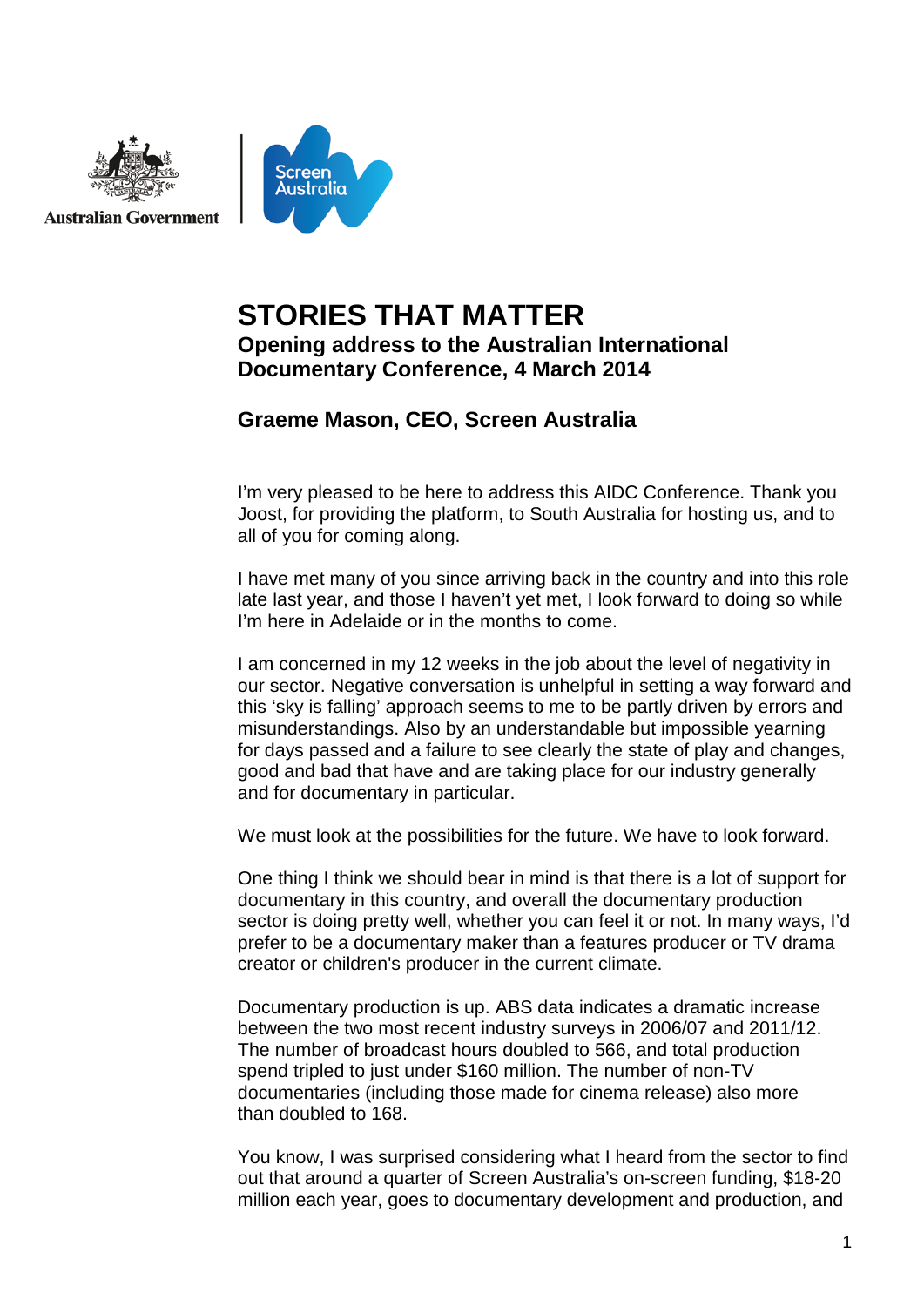that helps leverage \$60 million worth of production. That's a lot of documentaries, especially when you combine it with the funds from broadcasters and state agencies.

And don't forget the Offset. Last year, an additional \$20 million went into documentary production through the Producer Offset, administered by Screen Australia. Since the inception of the Offset in 2008 until June 2013, 343 documentaries were issued with final certificates for the 20 per cent Offset, receiving some \$71 million.

We fund lots more documentary than any other form of content, and we know that it is because generally budgets are lower. There are also far more slots and funders for documentary than there are for feature films, drama or kids' television.

And we're working off screen too. There's enterprise funding, travel grants, promotional material for festivals, resources, production data, professional development, and sector support for events and conferences such as this one.

I have had people say "oh but you shouldn't look just at the last five years; it was very different 10 or 15 years ago". Well so was I. So was TV. So was theatrical distribution. And so was funding without the Offset.

Actually, like TV drama – and unlike kids and narrative features – documentaries are in a very good place right now, broadly speaking, with increased numbers and viewership – even if it doesn't feel like it to all.

The exciting thing for me in coming to this agency at this time, is that this is a really key moment for documentary in this country, and perhaps globally. We are seeing significant changes in the way viewers interact with content – with new players, new platforms and technologies shifting habits – and we need to think carefully about how we can extend – not just preserve – documentary's unique and important qualities in this new landscape.

I do want you to hear from me today that we consider documentary vital at Screen Australia. It is enshrined in our legislation and our ethos. As you all will well know, documentary has a special place in the Australian screen industries in the past, now, and in the future.

It has a long and proud history, a highly committed and passionate field of practitioners and, as a broad form, it has the power to move us, to educate us and to inspire us – even to change us.

But we all need to change too, including in the ways we conceive of, fund, produce and distribute documentary content.

That's why we're reviewing our documentary funding programs, and we want, no need, your input. The documentary funding discussion paper we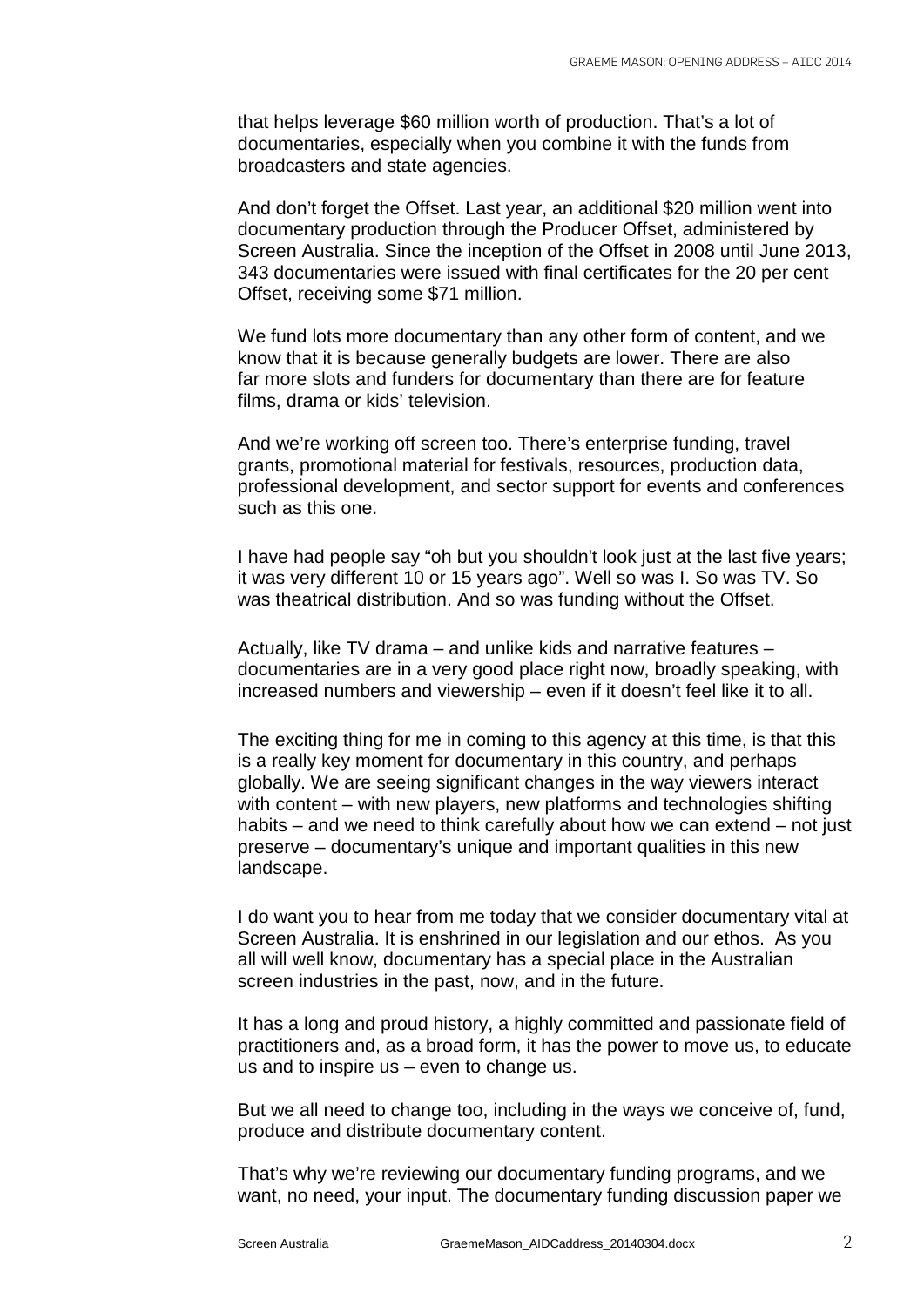sent you all last week, *Stories that Matter*, outlines some of the key issues we need to balance out in ensuring our programs serve Australian audiences and the documentary production industry now and into the future.

It is key that this input is forward looking and not just for today but for five years out.

As David Tiley recently wrote in Screen Hub:

*Documentary is so much more than a craft, a living, a piece of factual entertainment. It is a set of tools by which we tell stories and construct metaphors about reality, all this stuff that is beyond our dreams and subjectivities. It is about reality. That stuff which crashes in and gives us our small, curious, inspired and frightened place in the universe. It is blindingly obvious that the new technologies of recording, visual transformation and distribution are creating an entirely new cultural form around documentary. Everything is in flux, everything is growing, everything is folding back and stumbling forward.*

I'd like to take you through some of the key themes we think are important and that I will elaborate on today:

- 1. The need for a review
- 2. Audiences
- 3. Production trends & people
- 4. Diversity
- 5. International engagement

## **First, the need for this review. The times are a changin', and we have to adapt with them.**

We need to find ways to produce and distribute – to connect with audiences – into the future, as well as where they are today.

The world of distribution is not changing; it has changed. We need to address these changes, and our place in the sector. Documentary, like newspapers, in-depth magazine pieces and serious news channels, has to realise it is a different world. The audience for this more serious minded content looks for it in different places and often in more places in smaller chunks. This change is, however, not all bad: the sky is not falling; there are real and significant opportunities.

Documentary has the potential to gain new energy and new audiences through new platforms that focus on audiences across time and geography, around issues, ideas and stories. It can use smaller, indeed niche, groups to its advantage – aggregating small groups of viewers in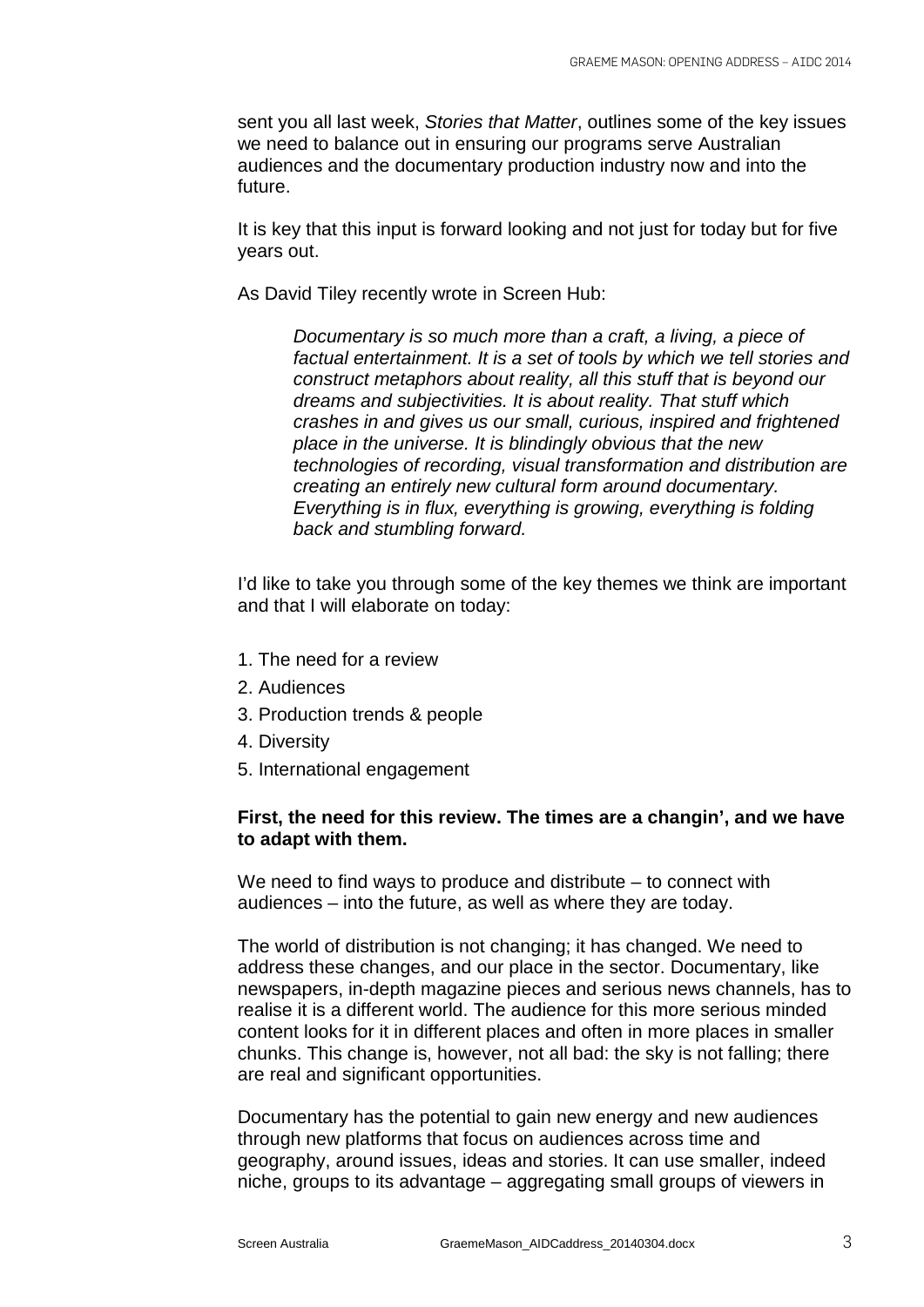cities, regions and countries to create a sizeable worldwide audience not existing in a normal usual broadcaster model.

These new platforms can benefit powerful documentary voices. An issuebased or beautifully executed authorial work may find a passionate following online beyond what may be delivered through more traditional channels. Similarly, interactive elements build on a high-impact broadcast piece and extend the conversation.

There are great opportunities for documentary emerging, with new forms, new ways to connect with and build audiences and, as ever, new stories to tell.

We are also, collectively as a sector, facing some very real challenges. Finding a way to ensure audiences continue to access unique Australian content and to maintain sustainable business models can be difficult amidst the noise of multi-platform, multi-device and multi-channel environments.

Screen Australia has a key role in the development of documentary in Australia, but we don't hold all the levers. We also cannot be all things to all people. We cannot provide incomes - especially to the huge number of people operating in this sector, again larger than any other area we deal with.

We recognise we operate in an ecosystem in which producers, directors, commissioners, schedulers and channel controllers, festivals, investors, and government (via the Offsets) all play crucial roles.

Screen Australia's direct funding underpins a large part of documentary production in Australia. 51% of projects made by the independent production sector receive Screen Australia funding. This is especially true at higher budget end – 43% of single documentaries and 51% of series financed by Screen Australia had budgets over \$500,000 per hour.

We want to support Australian documentary makers to innovate, to reach out, to aim high and to tell great stories that resonate, that travel and that endure across a range of styles and formats. At the end of all this ambition has to be the audience. The reason we have documentary funding in this country, indeed any kind of screen funding, is the cultural imperative to tell, hear and share our own stories.

We want to emphasise that Screen Australia is in the business of growing, supporting and promoting Australian storytelling – and that we are focused on what we have called *'stories that matter'*.

Cultural value in content is hard to define, and even harder to measure. But it is at the heart of what we do. We are not going to fund *Embarassing Bodies* series 47, but equally we cannot cut ourselves off from new forms of documentary.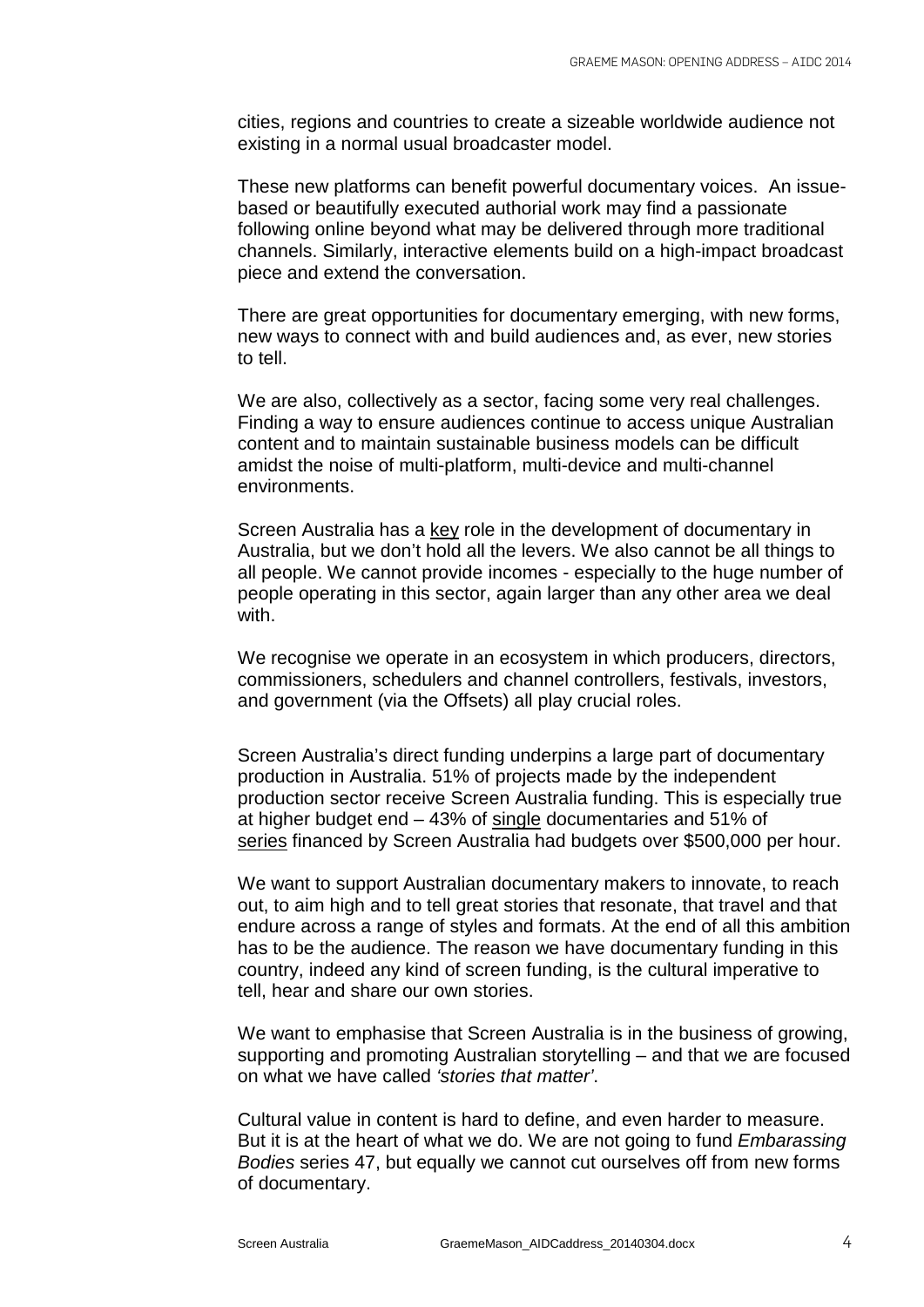We would not seek to be too prescriptive about approach, subject, or format in defining *'stories that matter'*, but the key thread is stories that resonate with audiences; that have meaning that can endure beyond the moment of broadcast (or download or streaming) drawing on a depth of research or thinking about the subject matter; and that rely on craft and skills beyond the now ubiquitous ability to point and shoot.

## **Foremost, the whole point of this is audiences: and how we can support you to make stories that matter to people, beyond the filmmaker themselves and their circle.**

Storytelling requires an audience, and our cultural products should be relevant and accessible to Australians today, and into the future. What does that mean? And what are audiences doing?

Everyone has heard about or knows a twenty-something who never watches television, at least not on that box in the corner we used to call the telly. He or she is the next generation, but for now they are still in the minority.

Audience trend data tells us that the 91% of viewers are still watching free-to-air television but they are increasingly pairing it with new platforms, online video, catch-up and mobile devices. The good news is that Australians are seeking out local content – 94 of the top 100 programs on free to air television last year were Australian - something we should all be celebrating.

The challenge for us here is that amongst the shiny floor-shows, formats, news juggernauts and sport – all backed by massive marketing spend – quality documentary can seem harder to promote. A documentary on free to air can now expect greatly reduced audience figures from those it received five years ago.

We will continue to partner with the public broadcasters, dedicated subscription channels and other networks, and we will work with them to maximize what we can deliver to audiences within the constraints we all face.

We appreciate that a large bulk of Australian documentary audiences are still gravitating to their traditional habitats on the ABC and SBS – who continue to offer compelling Australian content developed primarily in the public interest. We will work with them and other broadcasters as crucial parts of our ecosystem.

We must do this, however, with an eye to new opportunities, for when that cordless, twentysomething DIY scheduler reaches critical mass.

We need to future-proof documentary and its ability to find an audience, wherever they may be.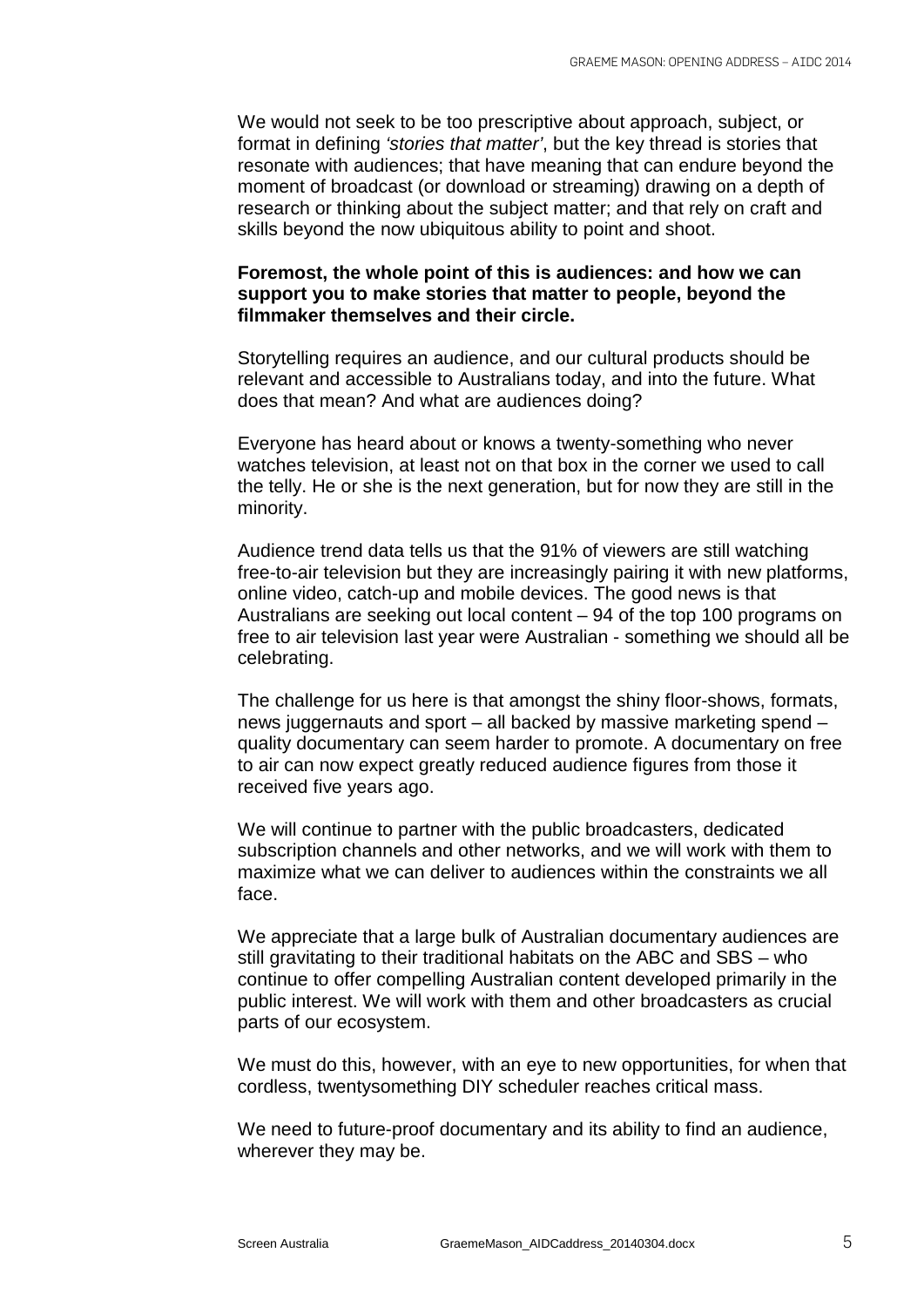We need to consider whether continuing to require broadcaster presales to access funding programs that have currently been enveloped to specific broadcasters is the best, or only, guaranteed pathway to audiences in the rapidly emerging new media future.

### **Next I want to talk a bit about what 'you' are making, and who is making it, through a look at production trends.**

The discussion paper outlines production trends and links to a depth of data on our website, as well as the 'facts on factual' industry overview in your satchels. I must say, our hard-working research team gets pretty exasperated when people suggest that data isn't available for this sector when it's been provided for over 16 years.

The issue of singles versus series documentary would be very familiar to many of you in this room and I'd now like to correct a few facts.

Certainly, there is a trend evident in the overall industry-wide production stats that series have increased in number, hours and spend and singles have been declining.

When you look at Screen Australia's slate, however, it is evident that our support continues to strongly favour single documentaries and that the numbers of titles of single documentaries funded by Screen Australia have in fact increased in recent years, supporting a diversity of content that bucks the overall trend.

Over the past five years, Screen Australia has provided funding for twice as many single documentaries as series, with the numbers of titles funded remaining relatively stable.

The issue is not simply one of duration. Proponents of the single documentary tend to advocate for a certain kind of approach and a certain model of documentary filmmaking. One thing we have to consider is how much of this model the sector can support.

I am told that several years ago, at this forum, Brian Rosen asked all the documentary filmmakers to stand up and then suggested that if each wanted to stay in work, they'd better kill the person next to them.

Documentary makers in Australia outnumber any other form of screen businesses. In 2010, 52% of active narrative-content producing businesses made documentaries only, and another 11% made them alongside other forms of content. That's just under 250 documentary businesses classed as 'active' – who had made something the previous three years.

As we all know, documentary makers, never really retire, and new exciting voices continue to emerge – filmmakers like Rebecca Barry and Genevieve Bailey, who are finding new ways to create and build their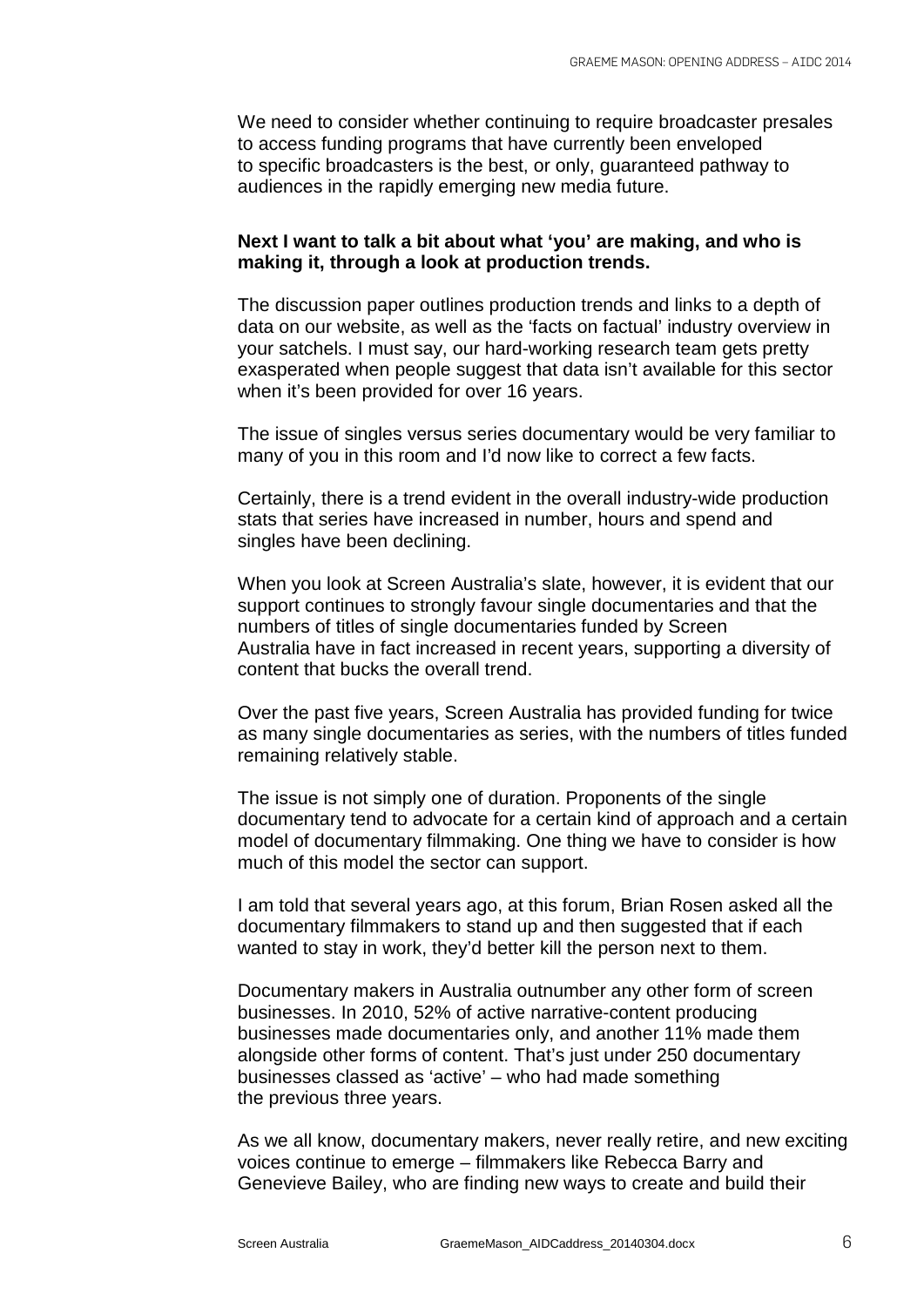content – as well as the graduates who, year on year, seek to join the ranks of Australian documentary filmmakers.

The role of Screen Australia cannot be, per se, to keep all these people in continuous work. The volume of people and companies quite simply precludes most from having funding from us let alone sustainable livings and businesses. Our role must focus on audience, quality and the sector overall. We support professional development, craft skills, projects and businesses – but we cannot develop policy or programs primarily based on supporting individuals livelihoods. In the context of finite funds Screen Australia will always have to make difficult choices.

## **Of course we need to consider diversity: The world don't move to the beat of just one drum, and nor do Australian documentary makers.**

Screen Australia supports a great diversity of content, and of practitioners.

As I mentioned earlier, last financial year, Screen Australia direct support for documentary totalled around \$20 million. This included direct funding for 56 documentary projects, Producer Equity Program (PEP)–only support for 14 projects, and development support for 40 projects.

Since 2008, Screen Australia has funded 256 producers attached to 300 documentaries. These have ranged in approach, subject matter and format, platform, and duration. As you'll see on the 2014 Australian documentary mini-site and the printed materials in your satchels, we support and promote a great range of quality documentaries across a range of forms.

We have built up the Signature program to \$2 million per year, funding 12 projects last year, encouraging creative vision and cultural merit and supporting these projects at festivals in Australia and around the world. The new multi-platform documentary program supports innovation and risk-taking in approach with interactive docs.

We have also supported the development of production businesses with scope for growth that create documentary through the Enterprise program. This program has been a big success and has generated new capacities in the sector. It has also meant that enterprise companies are producing more projects without Screen Australia's direct funding assistance.

There have been some concerns expressed that this program, in building business sustainability for a range of medium-sized companies, has skewed the market by disadvantaging smaller players. The Enterprise program is currently under review and we encourage you all to participate in the next stage of consultation once draft guidelines are released, but again I expect positive and practical suggestions.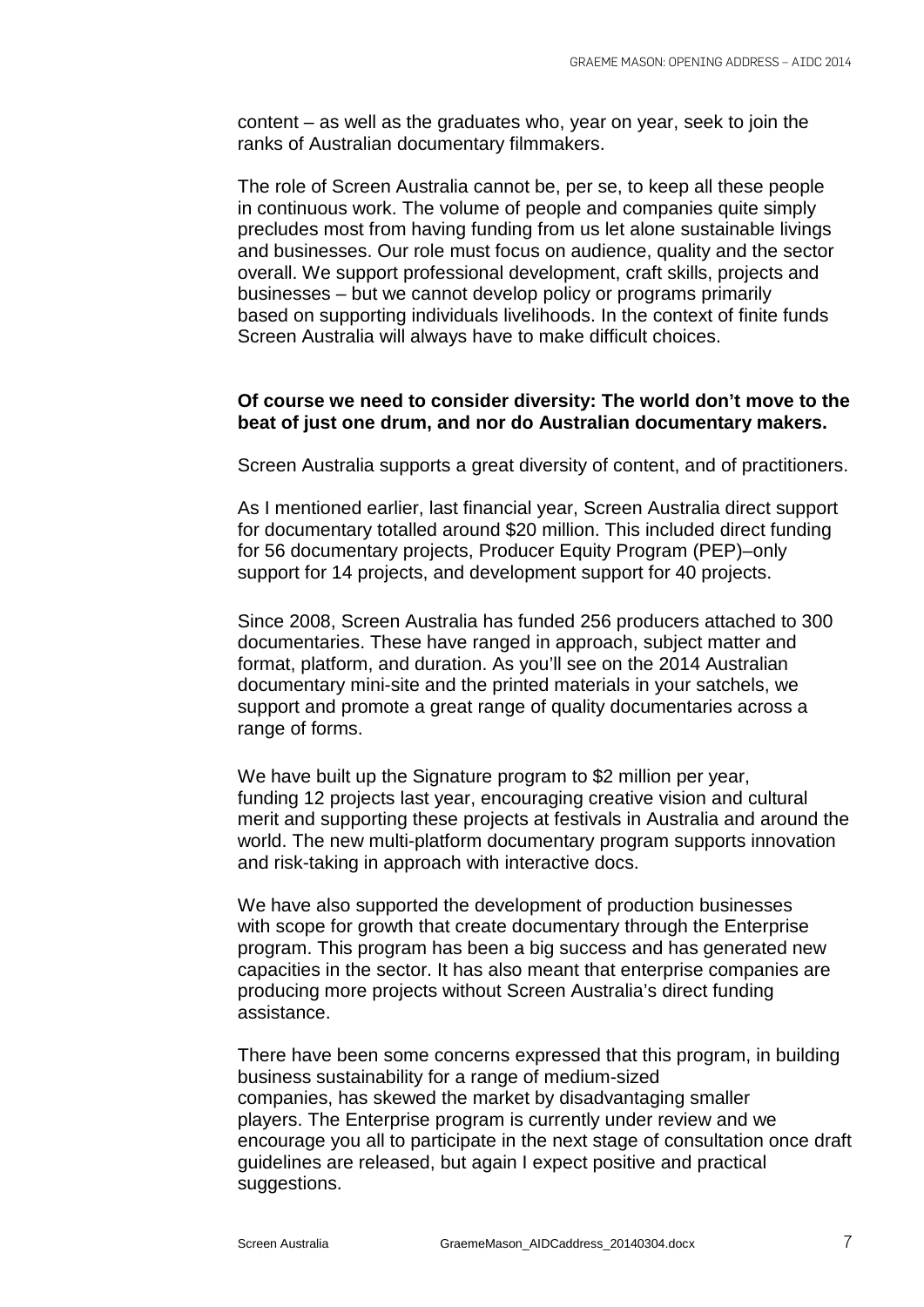## **Finally, I want to say a few things about international engagement and why you should think global and act local.**

It is no longer an option to simply focus on Australia in the global marketplace of screen content. Whilst recognising and celebrating our remit to work for Australia, if most of you want to continue, you will need to look broader to seek funding for your projects. If we are going to grow this sector, 90% of the growth in available finance is going to have to come from overseas.

Screen Australia funded projects have attracted an average of \$3 million each year in foreign finance for an average of 13 films per year. This has to grow.

The International Documentary program is intended to support and encourage genuine arm's length international relationships to bring in additional funds and 'grow the pie' available to Australian documentary.

Screen Australia supports companies in developing international partnerships and making international sales through travel grants and promotional support for a range of markets and festivals, from Sunny Side of the Doc at La Rochelle to MIP TV to the upcoming Asian Side of the Doc in Chengdu. The Enterprise Asia program supports businesses with projects to pitch and sell to develop a more sustained and meaningful engagement with Asian markets. The *Common Ground* report on the Australian screen industry's relationships in Asia we released last year held a simple message: know, go and grow.

The research identified the need to build sustained relationships and to deepen connections to get business happening in our region and the Enterprise Asia program supports businesses to do just that. Many of you here would have participated in delegations to markets and festivals across the region; we are supporting 35 industry practitioners to attend the Asian side of the doc in Chengdu this month, 15 of whom are being funded by Screen Australia.

We can do far more. We need to recognise that we are working in a global marketplace and that film and television is a global business albeit based on and arising from strong local work.

On our part, we are seeking to simplify guidelines for co-productions, to promote our screen incentive offsets and to facilitate new relationships beyond our borders. Onus is on you to own your careers and businesses. We will assist you to find partners and ways forward but you must be active and proactive.

## **So, finally, next steps: what will we do, and where might our discussions take us?**

We have around \$20 million for documentary funding overall per year and that figure is unlikely to increase.